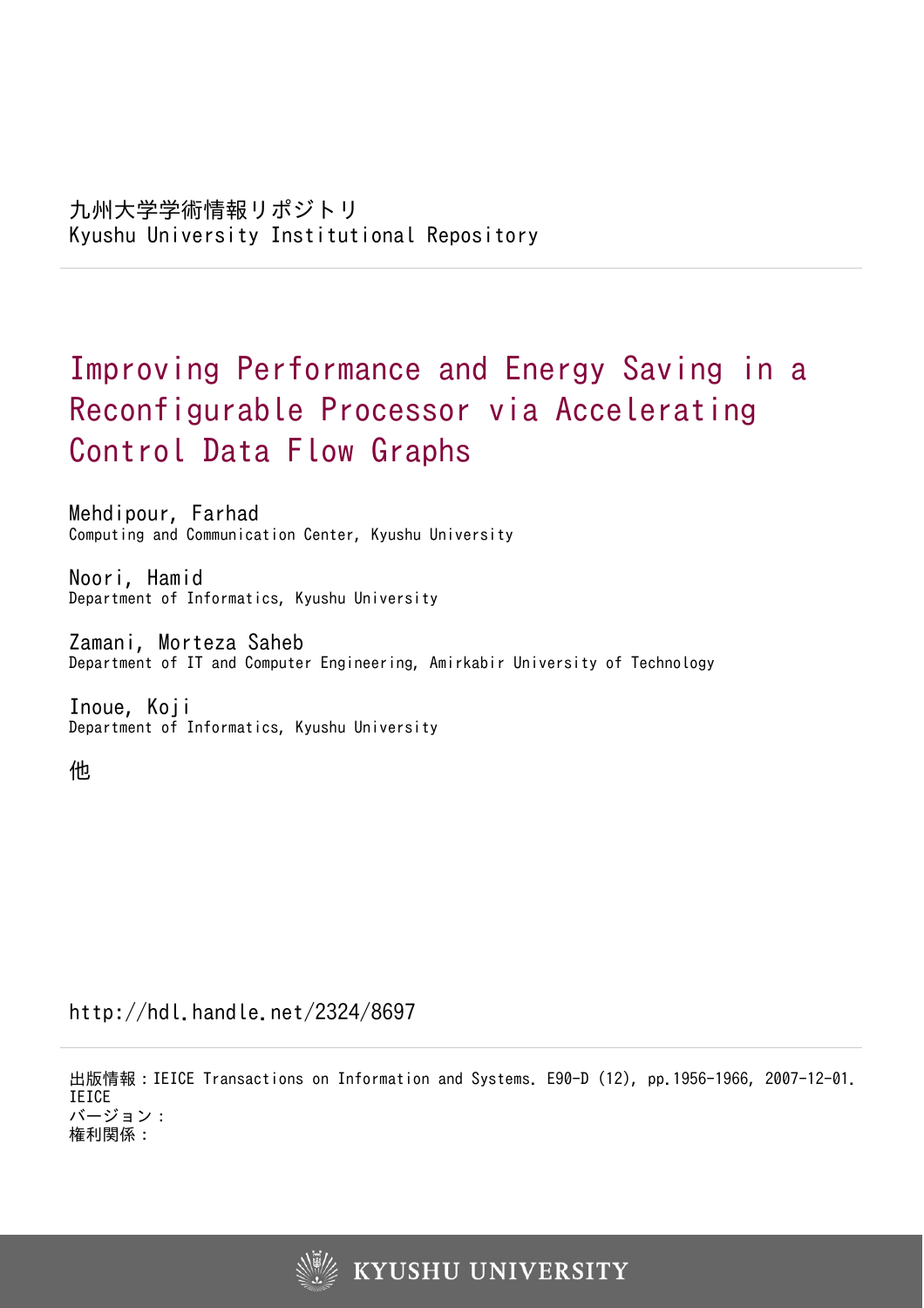# Improving Performance and Energy Saving in a Reconfigurable Processor via Accelerating Control Data Flow Graphs

Farhad Mehdipour<sup>†a)</sup>, Hamid Noori<sup>††</sup>, Morteza Saheb Zamani<sup>†††</sup>, *Nonmembers*, Koji Inoue<sup>††</sup> and Kazuaki Murakami<sup>††</sup>, *Members* 

Summary Extracting frequently executed (hot) portions of the application and executing their corresponding data flow graph (DFG) on the hardware accelerator brings about more speedup and energy saving for embedded systems comprising a base processor integrated with a tightly coupled accelerator. Extending DFGs to support control instructions and using Control DFGs (CDFGs) instead of DFGs results in more coverage of application code portion are being accelerated hence, more speedup and energy saving. In this paper, motivations for extending DFGs to CDFGs and handling control instructions are introduced. In addition, basic requirements for an accelerator with conditional execution support are proposed. Then, two algorithms are presented for temporal partitioning of CDFGs considering the target accelerator architectural constraints. To demonstrate effectiveness of the proposed ideas, they are applied to the accelerator of a reconfigurable processor called AMBER. Experimental results approve the remarkable effectiveness of covering control instructions and using CDFGs versus DFGs in the aspects of performance and energy reduction.

Key words: Reconfigurable accelerator, Conditional execution, Control data flow graph, Temporal partitioning, reconfigurable processor.

#### 1. Introduction

Using an accelerator for executing critical or hot (most frequently executed) portions of applications is an effective technique to enhance the performance and energy saving of processors in embedded systems. In this technique, data flow graphs (DFGs) extracted from critical portions of an application are executed on an accelerator and remaining portions on the base processor, correspondingly. By executing hot portions on an accelerator performance improvement is obtained through exploiting potential parallelism and reducing the latency of critical paths and the number of intermediate results read/written to the register file. The accelerator can be implemented as a reconfigurable hardware with fine or coarse granularity or as a custom hardware (such as Application Specific Instruction-set Processors or Extensible Processors) [8]. Finer granularity brings about more flexibility compared to coarse one; however it suffers from long latency and high reconfiguration overhead time compared to coarse grained accelerators. Moreover, it needs large amount of memory for configuration bits. The

a) Email: farhad@c.csce.kyushu-u.ac.jp

custom hardware accelerators are faster and consume less energy compared to reconfigurable accelerators; however they need a long and costly design and manufacturing process.

The integration of accelerator and the processor can be tightly  $[3][4][11][21][27]$  or loosely coupled  $[8][15]$ . For loosely-coupled systems, there is an overhead for transferring data between base processor and accelerator. In a tightly coupled accelerator, data is read and written directly to and from the processor's register file, making the accelerator an additional functional unit in the processor pipeline. This makes the control logic simple, as almost no overhead is required in transferring data to the programmable hardware unit; however, it increases the read/write ports of the register file. This paper focuses especially on tightly coupled reconfigurable accelerator.

DFG extraction can be done at high level or binary level of the source code. In our analysis, we concentrate on the latter one which means that the DFG nodes are the primitive instructions of the base processor and each functional unit in accelerator implements the instruction level operations. Using binary level brings about more transparency, more accurate software estimation and similar speedup to source-level for numerous applications while keeping the binary compatibility [24]. The Control DFG (CDFG) is a DFG containing control instructions (e.g. branch instruction). For a branch instruction, two succeeding paths can be considered. If the branch is taken (branch result is true), a sequence starting from branch target address called taken path is executed. Otherwise, not-taken path including a sequence of instructions starting from the next address to the branch is executed. Therefore, depending to the result of a branch instruction one of the instruction sequences from taken or not taken paths are executed. Handling branches (conditional execution) is a challenge in CDFG acceleration. It means executing CDFG instead of DFG on accelerator which includes conditional execution facilities due to existing control instructions in CDFG. We consider two types of CDFGs:

a) CDFGs including at most one branch instruction as its last instruction. In this case, the accelerator does not need to support conditional execution.

<sup>†</sup> The author is with the Computing and Communication Center, Kyushu University, Fukuoka, Japan.

<sup>&</sup>lt;sup>††</sup> The authors are with the Department of Informatics, Graduate School of Information Science and Electrical Engineering, Kyushu University, Fukuoka, Japan.

 $\ddagger$ <sup>†††</sup> The author is with the Department of IT and Computer Engineering, Amirkabir University of Technology, Iran.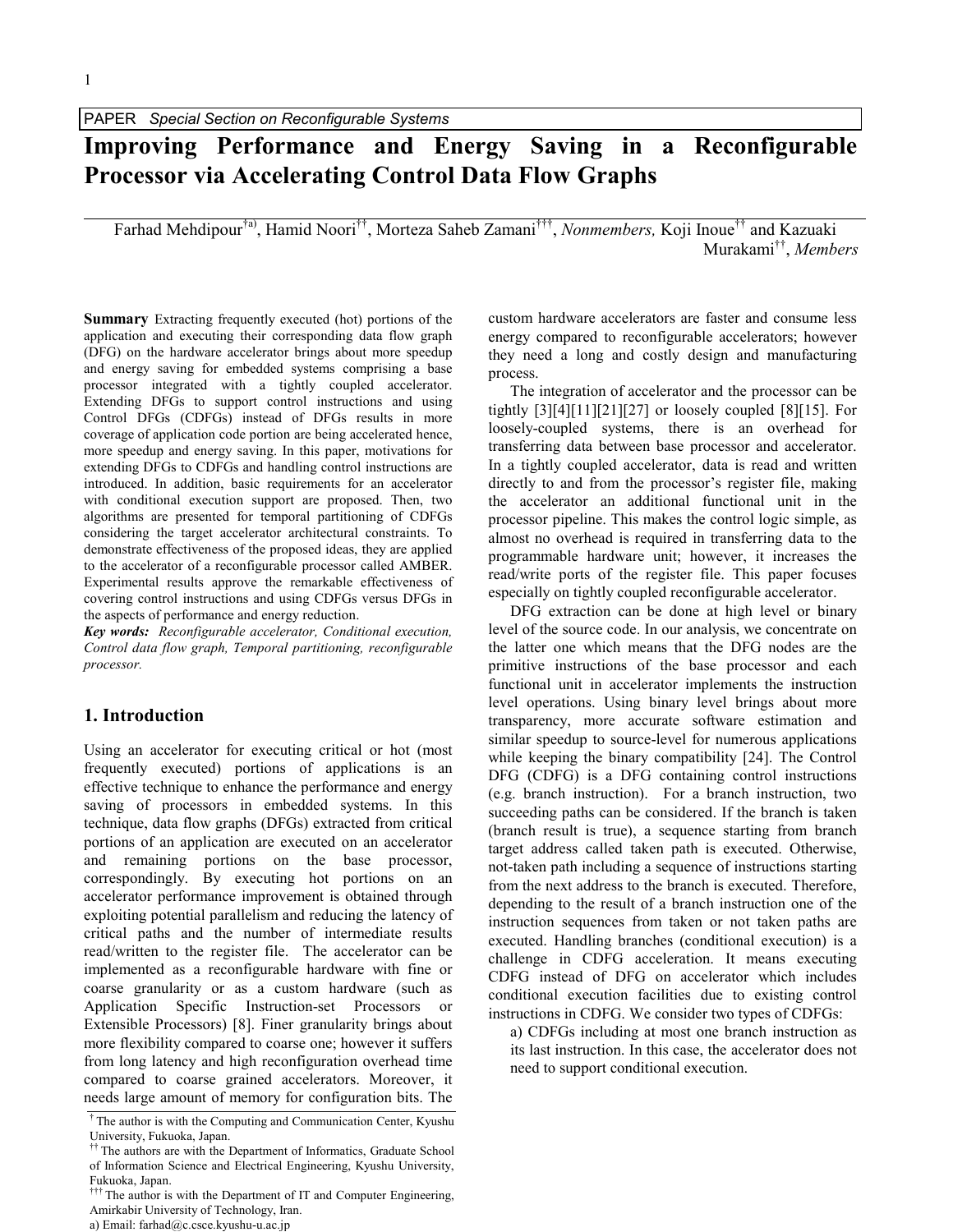b) CDFGs containing more than one branch instructions. This case necessitates featuring conditional execution in accelerator for executing CDFGs.

In CDFG generation process one can only follow the frequently executed (hot) directions of branches. For each branch, one of its taken or not-taken paths or both of them might be hot. We suggest adding hot directions of branches into the CDFG without being limited to selecting just one or all of the directions. This can hide branch misprediction penalty.

One main intuition behind this work is twofold regarding two following questions:

a) Does executing CDFGs instead of DFGs on accelerator (which means acceleration based on CDFGs vs. DFGs) obtain higher performance?

b) How can the conditional execution be supported on an accelerator, if the answer to the first question is Yes?

To answer the first question, effect of extending DFGs and covering control instructions on the speedup is studied and reasonable arguments for extending DFGs and using CDFGs instead of DFGs are presented. Moreover, as an answer to the second question, basic requirements for an accelerator with conditional execution support are studied.

Another contribution of this paper is our investigation on CDFG generation considering limitations of resources in the accelerator (e.g. number of inputs, outputs, logics, connections and etc). CDFGs extracted from various applications have different sizes and in most cases the whole CDFG can not be mapped on the accelerator. Therefore, algorithms for partitioning CDFGs under the accelerator resource constraints are studied. We present a couple of CDFG temporal partitioning algorithms to partition large CDFGs to smaller and mappable ones. Mappable CDFGs satisfy the accelerator architectural constraints; hence, can be mapped and executed on the accelerator. Moreover, our proposed ideas are applied to a reconfigurable processor referred as AMBER and its accelerator is extended to support conditional execution. Then, effects of using CDFGs on speedup and energy consumption are evaluated. Finally, the extended version of AMBER is compared with other approaches to show the effectiveness of our proposed ideas.

The paper outline is as follows. Section 2 introduces a reconfigurable processor referred as AMBER. In Section 3, motivations for extending DFGs on control instructions and using CDFGs are illustrated. General requirements for an accelerator architecture featuring conditional execution are proposed in Section 4. Section 5, describes the algorithms proposed for CDFG temporal partitioning which are used for generating appropriate CDFGs for executing on the accelerator. Also, comparison of the

algorithms and a performance evaluation approach are presented in Section 5. Section 6, after a review on related work, explains the results of applying the proposed ideas to a reconfigurable processor called AMBER and he experimental results obtained. Finally, the paper is concluded in Section 7.

#### 2. General Overview of AMBER

AMBER is a reconfigurable processor [17] targeted for embedded systems. It has been developed by integrating a base processor with two other main components [17]. The base processor is a general RISC processor and the other two components are: sequencer and a coarse grain reconfigurable functional unit (RFU). Fig. 1.a illustrates the integration of different components in AMBER.

The base processor is a 4-issue in-order RISC processor supporting MIPS instruction set. The sequencer mainly determines the microcode execution sequence by selecting between the RFU and the processor functional unit. The RFU is based on array of 16 functional units (FUs) with 8 input and 6 output ports. It is used in parallel with other processor's ALUs (Fig. 1.b). RFU reads (write) from (to) register file. Each FU can support all fixed-point instructions of the base processor except multiply, divide and *load*. In the RFU, the output of each FU in a row can be used by all FUs in the subsequent row.



AMBER has two operational modes: the *training* and the *normal mode*. The training mode is done offline. In this phase, target applications are run on an instruction set simulator (ISS) and profiled. Then, the start addresses of hot basic blocks (HBBs) are detected. HBB is a basic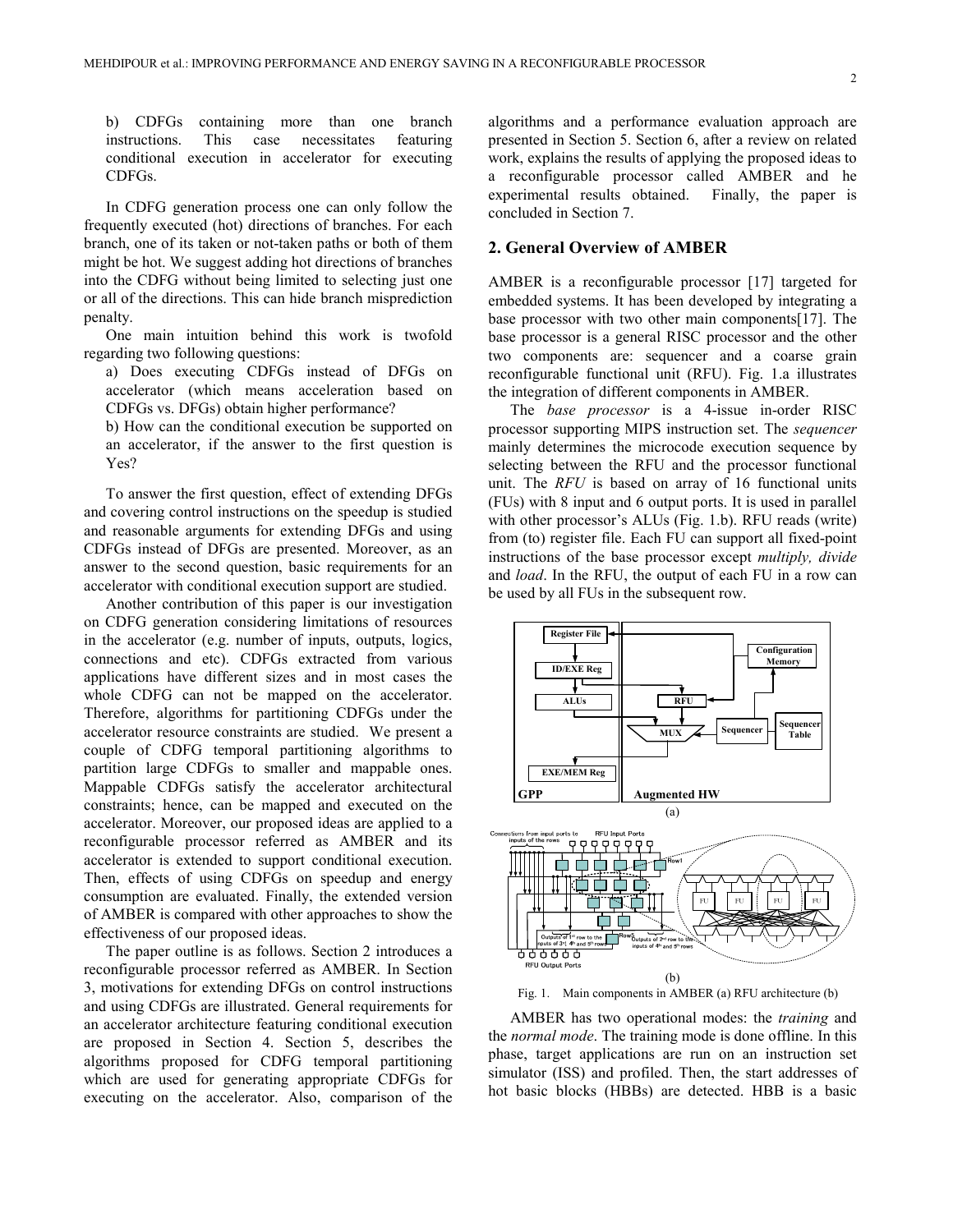block that is executed more times than a given threshold and a basic block is a sequence of instructions that terminates in a control instruction. After generating configuration bit-streams for extracted DFGs and initiating sequencer tables in training mode it switches to the normal mode. DFGs are executed on the RFU in the normal mode utilizing the RFU, its configuration data (stored in the configuration memory) and sequencer. More details on AMBER can be found in [17].

#### 3. Motivations

We follow a quantitative analysis to explore the motivations for extending DFGs over control instructions and generating CDFGs to be executed on an accelerator. We use some applications of Mibench [16] for the analysis. As mentioned formerly, DFGs are extracted from the frequently executed portions of application and a control instruction (e.g. branch instruction) may terminate DFG generation process. Therefore, control instructions located in a short distance result in generation of small size DFGs (SSDFG). In fact, SSDFGs are not suitable for improving performance in application execution and have to be run on the base processor. Authors showed in [13] that the small length DFGs (including less than or equal to five instructions) offer no more speedup.

In Fig. 2, a piece of a main loop of  $adpcm(enc)$  is shown. *adpcm(enc)* is an application program containing a loop which consumes 98% of total execution time. The critical portion of application contains 12 branch instructions. According the location of branch instructions, four DFGs can be extracted from the piece of loop that has been shown in Fig 1. In this figure, three out of four DFGs are SSDFGs. These SSDFGs do not gain more speedup and have to be run on the base processor.



Fig. 2. Control data flow graph of hot portion of *adpcmc(enc)* 

This kind of analysis was accomplished for 17 applications of Mibench [16]. Fig. 3 shows the overall percentage of frequently executed (hot) portion of each application. In addition, this figure shows the fraction of applications that could not be accelerated because of SSDFGs. For example, for bitcount application, almost 92% of application is hot. On the other hand, 32% out of 92% of hot portions do not worth to be accelerated due to the SSDFGs; therefore, they are dismissed from execution on the accelerator. However, analyses show for some applications like  $fft$ ,  $fft$ (inv) and sha which includes few branch instructions, supporting conditional execution no considerable speedup is achievable, because the small portion of generated DFGs are removed due to SSDFGs.



applications of Mibench [16]

Extending DFGs to contain more than one branch instruction and generating the CDFGs vs. DFGs is one solution to amortize the number of generated SSDFGs. As mentioned before, according to the result of a branch instruction, one of the instructions sequence located in taken or not-taken paths of the associated branch might be executed. In some case, only one of these paths is frequently executed (hot) and in some other cases both paths are hot. In latter case, covering both directions can aid the generation of larger CDFGs, hence more parallelism, as well as eliminating branch misprediction penalties. On the other hand, for supporting CDFGs architecture of the accelerator should be able to support conditional execution. In addition, appropriate algorithms are required to generate CDFGs considering the specifications of the accelerator.

### 4. Basic Requirements for Architecture Featuring Conditional Execution Support

As it was mentioned in Section 3, conditional execution support in accelerator is needed for CDFG execution. For this purpose, the capability of branch instruction execution should be added to the accelerator. The target accelerator is assumed to be a coarse grained reconfigurable hardware which is a matrix of functional units (FUs) with specified connections. CDFG nodes are the base processor instructions, since we assumed that our concentration is on binary level of the applications. Therefore, each FU like the processor's ALUs can execute instruction level operations.

In a DFG, the nodes (instructions) receive their input from a single source whereas, in the CDFG, nodes can have multiple sources with respect to the different paths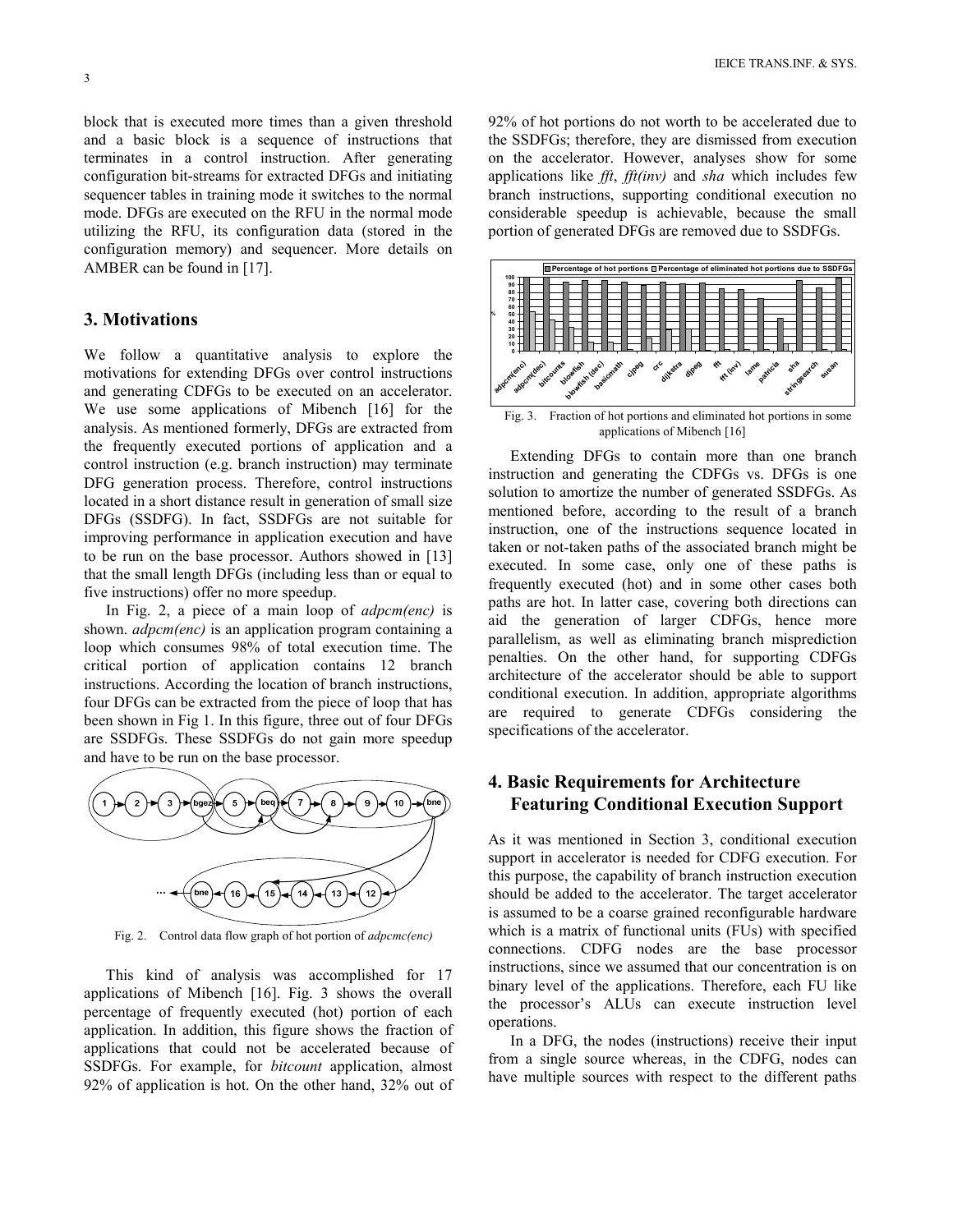generated by branches. The correct source is selected at run time according to the results of branches.

Fig. 4 shows a piece of *adpcm(enc)*'s critical portion, a part of its corresponding DFG (Fig. 4.a) and the CFG comprising only control flow of instructions (Fig. 4.b). In Fig. 4.a, each node of DFG corresponds to one instruction in the code. Inside circles, instruction number and instruction itself has been depicted. Each instruction has at most two sources and one destination. According to the results of branch instructions various values for an instruction source could be obtained. For example,  $13<sup>th</sup>$ instruction (13:subu) receives its first source (register R3) from  $3<sup>rd</sup>$  (3:subu) and  $7<sup>th</sup>$  (7:subu) instructions. Its output may be routed to instructions (16:slt) and (19:subu) or (22:slt) depending on the result of branch instruction (17:bne). As another example, instruction (22:slt) may receive its first source (R3) through the instructions (3:subu), (7:subu) or (19:subu) depending on the result of branch instructions (4:bgez), (6:beq), (11:bne) and (17:bne). Also, it receives the second source (R9) from (21:sra). Consequently, the nodes that generate output data of a CDFG are altered according to the results of branches as well. Therefore, the accelerator should have some facilities to generate valid output data.



Fig. 4. A piece of *adpcm(enc)* code and a part of its corresponding DFG and (a) its control flow graph (b)

Predicated execution is one technique [19] which effectively removes control dependency of programs running on ILP (Instruction level parallelism) processors. Proposed architecture in [9] uses predicated instructions. With predicated execution, control dependency is

essentially turned into data dependency using predicates. A predicated variable is a boolean variable which represents the control information of a control instruction. The following instructions become no-ops if the predicated variable is evaluated to be false. To support predicated execution on a microprocessor two sets of modifications are needed in the instruction set architecture of the processor. First, the original instructions need to be replaced with their predicated versions. A predicated instructions performs the same operations as its original (non-predicated version), but it does not change the processor state if the associated predicated variable is evaluated to be false at the time of its execution. Second, predicate defining instructions need to be added to set the predicate variables to appropriate boolean variables for the following instructions to behave correctly.

The architecture with predicated execution features should have radical changes, since every instruction can be predicated and a separated predicated register file is needed. Partial architectural support has also been studied [12] to solve this issue. In [12], Mahlke et al. proposed architecture with two new instructions added to the original instruction set to support predicated execution. Instead of making all instructions predicated, only two instructions are defined to perform depending on the predicated while the others remain the same. In this architecture every predicated instruction can be rewritten (without altering the behavior at the end of instructions execution) using nonpredicated instructions and the two newly introduced ones. In other words, the behavior of a predicated instruction is evaluated and its destination is transferred to a temporary register and then the result is conditionally copied to the destination.

In this section, we propose basic requirements of an architecture which can support conditional execution. In the general architecture with conditional execution features, following characteristics are found:

a) An FU in the accelerator can receive its inputs directly from accelerator primary inputs or from output of the other FUs.

b) According to the condition of branch instructions, output of each node can be directed to the other nodes from different paths. For example, in Fig. 4.b, output of instruction (13:subu) can be routed to nodes (16:slt), (19:subu) and (22:slt). It means instruction (19:subu) receives the value of R3 (output of instruction 13) if branch instruction (17:bne) is not-taken, otherwise R3 is obtained by instruction (22:slt). Therefore, there may be several outputs for a CDFG and some of them may be valid as accelerator's final outputs.

According to aforementioned properties, the accelerator architecture must have these following inevitable requirements: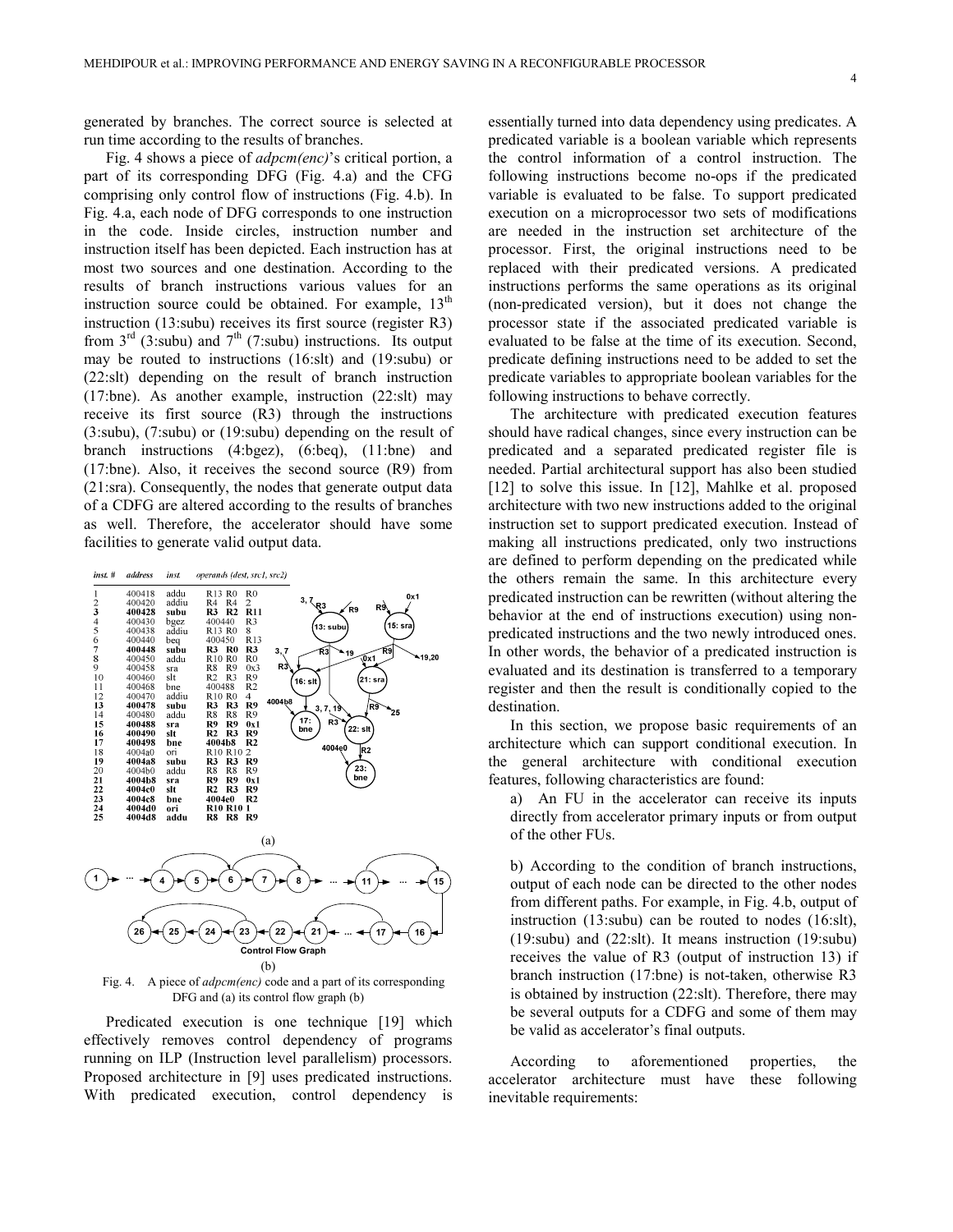a) Capability of selective receiving of inputs from both accelerator primary inputs and output of other instructions (FUs) for each node.

b) Possibility of selecting the valid outputs from several outputs generated by accelerator according to conditions made by branch instructions.

c) Accelerator should be equipped by control path besides to data path which provides the correct selection of inputs and outputs for each FU and entire accelerator.

We will give more details on the architecture designated for a reconfigurable processor in Section 6.

## 5. Algorithms for CDFG Temporal Partitioning

 Extending DFGs to cover hot directions of branch instructions indeed, results in large CDFGs which may not satisfy the accelerator resource constraints. In other words, CDFG extracted from various applications have different sizes and some times the whole CDFG can not be mapped on the accelerator due to the resource limitations of the accelerator (e.g. number of inputs, outputs, logics and specifically routing resource constraints). Using temporal partitioning algorithms which consider the accelerator constraints is a solution to this issue. Temporal partitioning can be stated as partitioning a DFG/CDFG into a number of partitions such that each partition can fit into the target hardware and also, dependencies among the graph nodes are not violated [1][7][14]. A temporal partitioning algorithm can consider the accelerator architectural specifications to generate executable DFGs on the accelerator. Even if the logic resource limitations are considered, some of them like the routing resource constraints are not applicable in DFG generation phase. Satisfying or violating routing resource constraints can be specified after trying to map a DFG on the accelerator.

Integrated Framework presented in [13] (based on design flow proposed in [14]) performs an integrated temporal partitioning and mapping process to generate mappable DFGs. It takes rejected DFGs and attempts to partition them to appropriate ones with the capability of being mapped on the accelerator. The DFGs which are called rejected (vs. mappable) are ones that can not be mapped on the accelerator due to resource constraints [13]. Moreover, the partitions obtained from the integrated temporal partitioning process are the same appropriate DFGs which are mappable on the accelerator.

In the first stage of Integrated Framework, temporal partitioning algorithm generates initial partitions applying

accelerator primary constraints (e.g. number of FUs, inputs, outputs). Then in the second stage, for each partition generated in the first step, the mapping of DFG nodes on the accelerator's FUs is done. The mapping tool attempts to reduce total connection length between the nodes and satisfy the accelerator architectural constraints simultaneously. These DFGs are accepted and finalized if they can be successfully mapped and routed on the accelerator.

The routing process is unsuccessful if there are  $r$ routing resources between *i*th and *j*th row while demanding more than r resources between these rows. In other words, the routing process fails if one or more connections in DFG could not be routed due to limitation of the routing resources. In case of unsuccessful routing, Integrated Framework utilizes an iterative process to change the partitions incrementally and repeats upon performing a successful mapping and meeting routing constraints. During the incremental temporal partitioning algorithm each partition is modified by moving some of the nodes to the subsequent partition (for more details refer to [13]).

We modified the *Integrated Framework* introduced in [13] by replacing DFG temporal portioning algorithm with a temporal partitioning algorithm applicable to CDFGs. The modified Integrated Framework partitions large CDFGs and generates mappable and executable CDFGs on the accelerator. Indeed, temporal partitioning algorithm has a key role in *Integrated Framework*. As the authors knowledge there are small number of algorithms for CDFG partitioning, though a lot of works have been done around the DFG temporal partitioning  $[1][7][14]$ . In  $[1]$  a temporal portioning algorithm has been presented that partitions a CDFG considering target hardware with non-homogenous architecture. In this approach, each node of CDFG may have several implementation models on hardware and software. Setting control signal values determines a specific path of the data and converts a CDFG to subgraphs that do not include control instructions. This algorithm tries to consider all states of the control instructions in application to convert corresponding CDFG to a set of DFGs. Then it tries to minimize the number of states to reduce the number of generated DFGs. For each DFG a temporal partitioning algorithm is used for partitioning. One of the important disadvantages of this algorithm is that the large number of DFGs may be obtained during CDFG to DFG conversion. In addition, an exact knowledge to different states in application is required to reduce the number of DFGs.

In this section, a couple of algorithms are introduced for CDFG temporal partitioning. The main goal is generating the minimum number of partitions to reduce the reconfiguration overhead time as well as configuration memory size. The proposed algorithms may be used as general CDFG temporal partitioning algorithms and also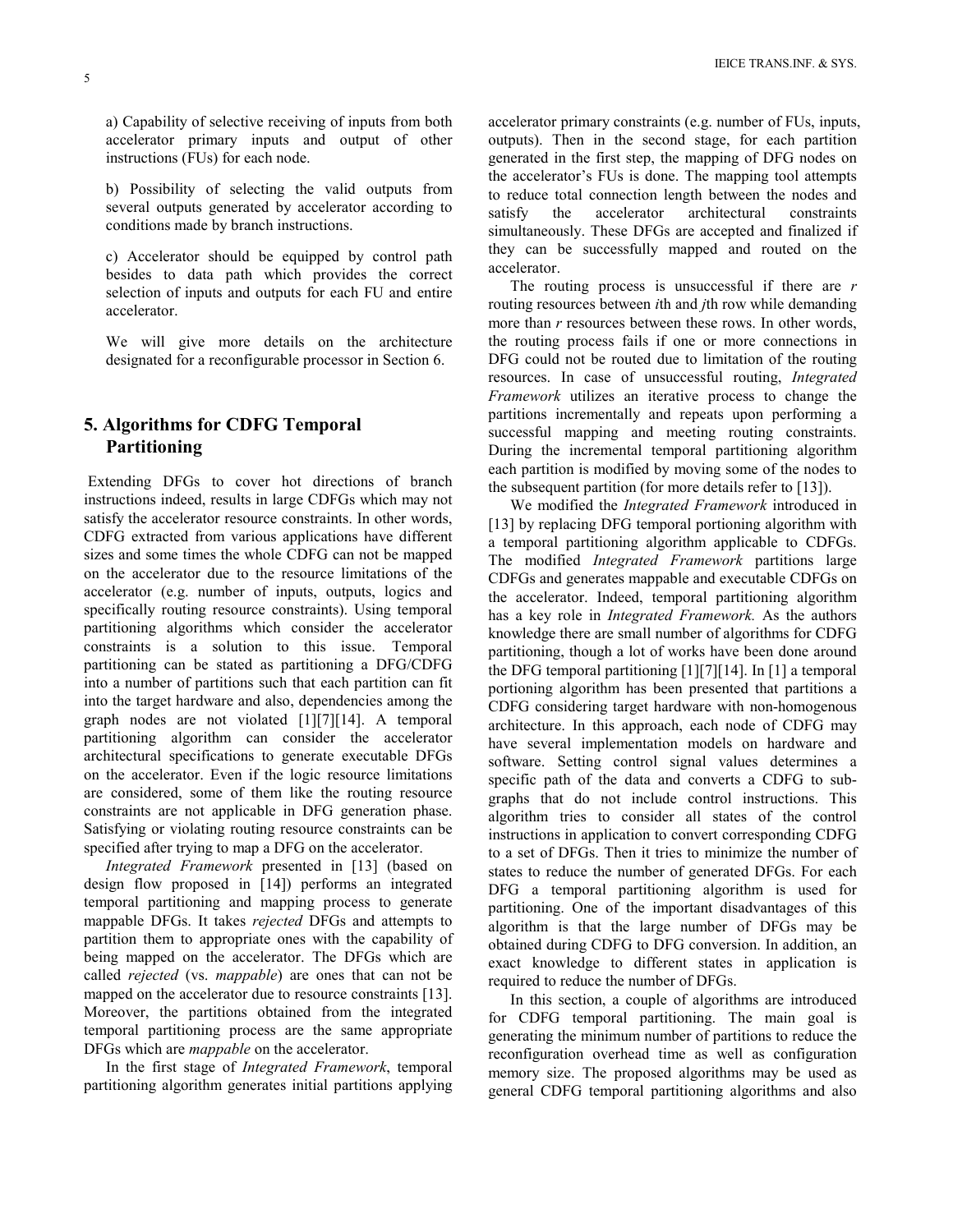6

can be superimposed on the modified Integrated Framework. First, some definitions are presented:

- **Terminator instruction:** An instruction which changes execution direction of the program including procedure or function call instructions and also backward branch and return (to prevent making cycles in CDFG).
- Critical instruction: An instruction is critical or hot if its execution frequency is more than the predefined frequency threshold. In fact, execution frequency of instructions is achievable through profiling phase. One method for profiling is running the application on an instruction set simulator (ISS) and gathering required information like the approaches used in  $[17][18]$ .
- **Frequency threshold:** defines a boundary to identify whether an instruction is *critical* or not.

#### 5.1. TP Based on Not-Taken Paths (NTPT)

This algorithm as our first CDFG temporal partitioning algorithm adds instructions from not-taken path of a control instruction to a partition until violating the target hardware architectural constraints (e.g. number of logic resources, inputs and outputs) or reaching to a terminator control instruction. In fact, a terminator instruction is an exit point for a CDFG. Therefore, in our methodology a CDFG can include one or more exit-points according the different paths achieved based on control instructions conditions. The concept of non-atomic multi-exit CDFGs has been introduced in [18]. Generating a new partition is started with branch instructions which at least one of their taken or not-taken instructions has not been located in the current partition. The pseudo code for NTPT algorithm is as follows:

Not Taken Path Traversing Temporal Partitioning Algorithm:

1. Create a new empty partition and add initial instruction to the current partition

2. If the current partition does not satisfy the accelerator primary architectural constraints, remove the last instruction added to the partition and close current partition and go to step 3, otherwise if the last instructions is not a terminator then consider its next instruction from the not-taken path, add it to the current partition and repeat step 2.

3. Create StartNodeList as an empty list.

4. If the last instruction of the current partition is a branch instruction, add it to StartNodeList.

5. For each branch instruction in current partition, if it's taken or not-taken instructions are not in current partition, add it to StartNodeList.

6. Repeat steps 1 to 5 for each of instructions in StartNodeList as the initial instruction of new partition.

Fig. 5 exemplifies how this algorithm works for a piece

of a CDFG. If the first partition generation stops in instruction 14 due to resource limitation of the accelerator, then, second partition is started from instruction 11. Because, for branch instructions located in nodes 4 and 6, both taken and not-taken paths has been inserted in the first partition, but for instruction 11, only its not-taken path are located in the first partition. Therefore, it is inserted in StartNodeList and used as an initial instruction of the next partition. The time complexity of this algorithm is  $O(n^2)$ where,  $n$  is the number of nodes in CDFG.

| 0000000000000 | $\sqrt{16}$ $\sqrt{17}$ |
|---------------|-------------------------|
|               |                         |
|               |                         |

Fig. 5. Applying NTPT algorithm on a sample CDFG

#### 5.2. Execution Frequency-Based Algorithms

In NTPT algorithm, instructions were selected only from not-taken paths of branches regardless of their criticalities, whereas, execution frequency of taken and not-taken instructions may be different. Here, another temporal partitioning algorithm is proposed with the aim of taking into account the execution frequency of taken and not-taken instructions. Execution frequency of instructions is an effective factor for selecting the instructions being added to the current partition. In other words, selecting the next instruction to the branch is done according to the frequency of branch succeeding instructions. For a branch instruction according to execution frequency of its succeeding taken or not-taken instructions one of them or both can be *critical*.

In our frequency-based temporal partitioning algorithm, instructions are added one after another until observing a terminator or a branch instruction. For each instruction, list of all instructions located on its taken and not-taken paths stopping at a *terminator* are created. All instructions of two lists are added to the current partition if enough space is available. Otherwise, the list with higher execution frequency is selected and the other list is used to create a new partition. If two lists are terminating in a unique instruction, it is both added to the current partition, so, it necessitates reconfiguration during execution of the instructions located in the current partition. The time complexity of this algorithm is  $O(n^3)$  where, *n* is the number of nodes in CDFG. Fig. 6 clarifies this partitioning technique. According to partitions produced and shown in the figure, both taken and not-taken parts of branch instructions 4 and 6 are in the first partition. On the other hand, for instruction 11, only taken instructions are located in the same partition. Therefore, in its execution a reconfiguration for loading the next partition is needed if the branch is not-taken.

Frequency Based Temporal Partitioning Algorithm:

1. Create an empty partition and add initial instruction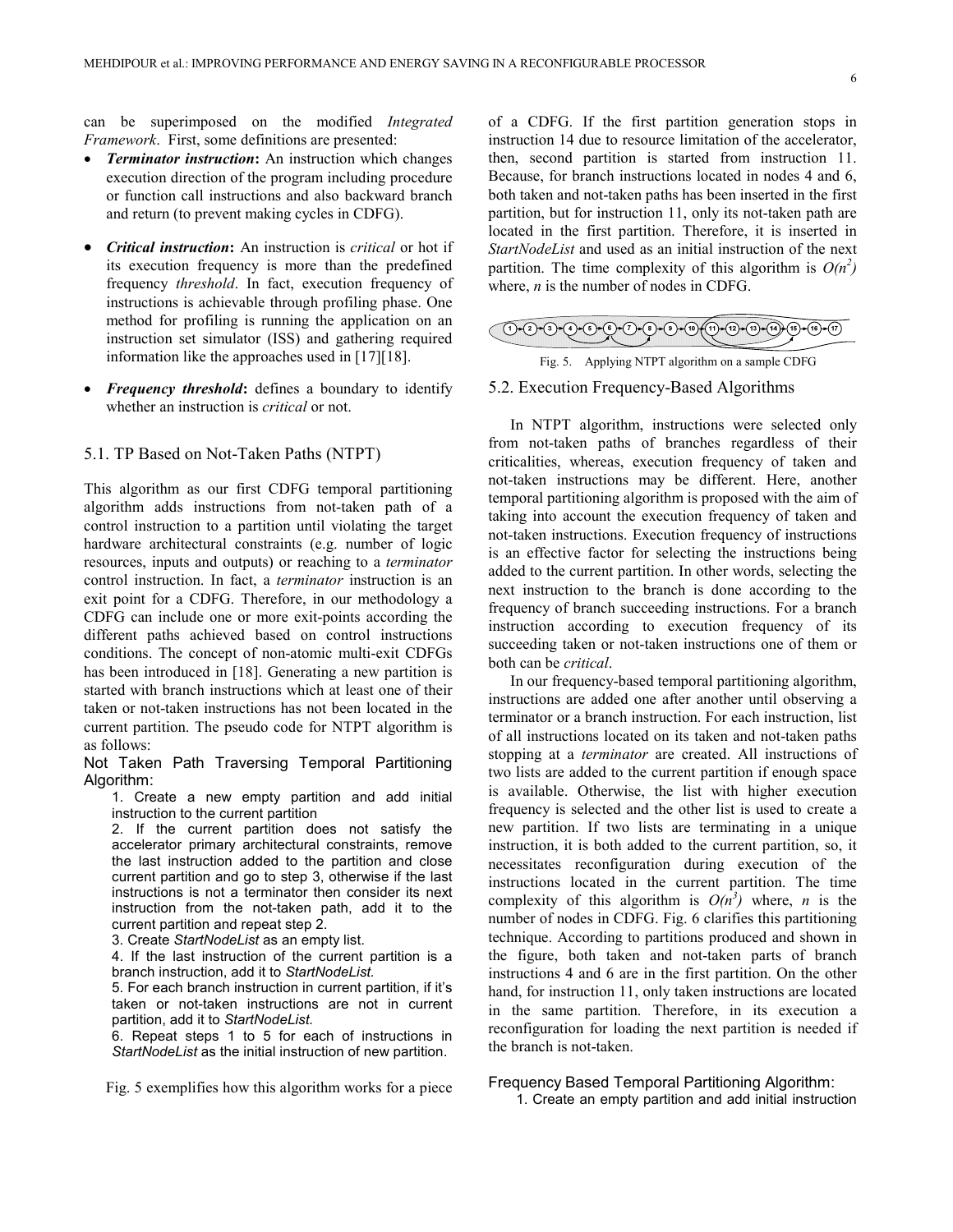to the current partition while the architectural constraints are satisfying, or the instruction is not a terminator.

2. if the last instruction in current partition is branch, create two lists for its succeeding taken and not-taken paths (these lists should be stopped at a terminator).

3. if both lists are critical and can be added to the current partition and are terminating in a unique branch instruction, add both to the current partition, otherwise add one of them that is more critical (has more execution frequency).

4. For the list which its instructions have not been added to the current partition, create a new partition and insert its instructions in the new partition.

5. Repeat steps 1 to 4 starting the instructions are next to the last nodes of the recently generated partitions as the initial instructions.



Fig. 6. An example of frequency-based CDFG temporal partitioning

#### 5.3. Evaluating Proposed Algorithms

The above algorithms were compared according to a) the number of generated partitions and b) efficiency factor. The former is a factor that determines the number of reconfigurations during run-time. The latter has been defined as a factor to show the efficacy of executing CDFGs on the accelerator. First, we introduce some definitions and then present equations for calculating the efficiency factor.

- Branch Taken Part (BTP): Set of instructions in a given CDFG that are started from the target address of a branch and is terminated by a terminator.
- Branch Not-Taken Part (BNTP): Set of instructions in a given CDFG that are started from the succeeding instruction of a branch and is terminated by a terminator.

We introduce Eq. 1 to calculate the efficiency factor:

$$
EfficiencyFactor = \frac{CDFGCycleCountOnCPU.r_{CPU}}{r_{CPU} \sum_{i=1}^{N} f_{p_i} . CC(P_i) + \gamma_{CRFU} . \sum_{i=1}^{N} \sum_{j}^{n_i} (b_{ji}(t).\alpha_{ji}t + b_{ji}(nt).\alpha_{ji}(nt))}
$$
\n(1)

In Eq. 1:

 $N$  is the number of partitions generated by the temporal partitioning algorithm

 $\tau_{CPI}$ : the base processor clock cycle time

 $\gamma_{\text{CRFII}}$ : a timing factor that represents the time is needed for loading a configuration (partition) on the accelerator

 $n_i$ : the number of branches in partition  $P_i$ 

 $\alpha_{ji}(t)$ : taken frequency of *j*th branch in partition  $P_i$ 

 $\alpha_{ii}$ (nt): not-taken frequency of *j*th branch in partition  $P_i$ 

 $b_{ji}(t)$ : is equal to 0 if BTP of the *j*th branch instruction in

 $P_i$  has been located at the same partition and it is equal to 1 if some or all instructions of BTP are not located in  $P_i$ .

 $b_{ji}(nt)$ : is equal to 0 if BNTP of the *j*th branch instruction

in  $P_i$  has been located at the same partition and it is equal to 1 if some or all instructions of BNTP are not located in  $P_{i}$ .

 $CC(P<sub>i</sub>)$ : the number of clock cycles required for execution of  $P_i$  on the accelerator.

 $f_{p_i}$ : execution frequency of  $P_i$ . Total execution frequency

of  $P_i$  is the summation of the execution frequency of all other partitions which their execution may cause to starting Pi . For each partition which its execution is independent from other partitions, execution frequency of its first instruction is considered.

CDFGCycleCountOnCPU: number of clock cycles spent for CDFG execution on the CPU in aggregate.

 Eq. 2 can be obtained by dividing numerator and denumerator of Eq. 1 to  $\tau_{CPU}$ .

$$
EfficiencyFactor = \frac{CDFGCycleCountONCPU}{\sum_{i=1}^{N} f_{p_i} CC(P_i) + (\frac{\gamma_{CRFU}}{\tau_{CPU}}) \cdot \sum_{i=1}^{N} \sum_{j}^{n_i} (b_{ji}(t).\alpha_{ji}t + b_{ji}(nt).\alpha_{ji}(nt))}
$$
\n(2)

 $\tau_{CPU}$  $\frac{\gamma_{CRFU}}{\gamma_{CRFU}}$  denotes the reconfiguration time of the accelerator

in terms of processor clock cycle time. For example, for the ratio equal to 2, accelerator reconfiguration time is equal to duration of the two base processor clock periods. Eq. 2 represents the number of clock cycles spent for DFG execution on the base processor to the number of clock cycles on the accelerator. In other words, it represents the execution time ratio; therefore, larger amount of this factor means lower delay and correspondingly higher speedup. The first term of the denumerator represents the number of clock cycles for CDFG execution on the accelerator and the second term represents the time required to reconfigure the accelerator in terms of the number of clock cycles. Moreover,  $\sum_{i}^{n} ( b_{ii}(t) \alpha_{ii} t + b_{ii}(nt) \alpha_{ii}(nt) )$  $\sum_{i=1}^N\sum_j^{n_i}(b_{ji}(t).\alpha_{ji}t +$ i n  $\sum_{j}$  $\sum_{ji}$  $\sum_{j}$  $\sum_{ji}$  $\sum_{ji}$  $\sum_{ji}$  $\sum_{ji}$  $\int_{0}^{t} (b_{ii}(t) \alpha_{ii} t + b_{ii}(nt) \alpha_{ii}(nt)))$  denotes the

total number of reconfigurations.

Six applications of Mibench [16] were selected for evaluation of the two proposed algorithms. These applications have considerable number of branch instructions and high potential to get enhanced performance using the conditional execution supporting features (Fig. 3). In addition, in these applications the large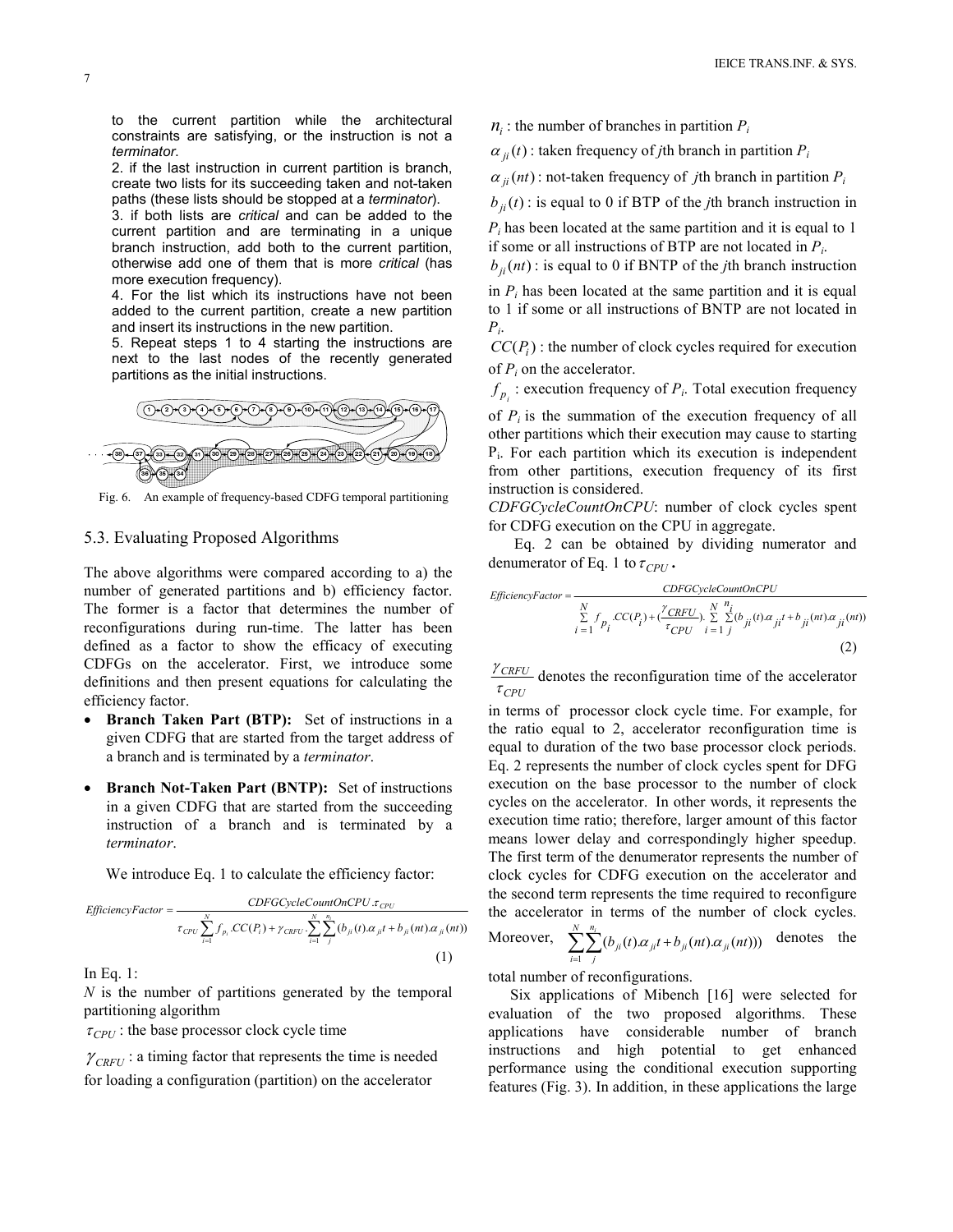numbers of SSDFGs are generated due to the many short distance branch instructions. Comparison of two NTPT and execution frequency-based temporal partitioning algorithms was accomplished with respect to the average number of partitions (CDFGs) generated and the efficiency factor defined by Eq. 2. According to Fig. 7, using NTPT algorithm, fewer partitions are obtained for all of the applications. We remove all small size CDFGs (CDFGs with the length less than or equal to 5 instructions) from the CDFGs generated by temporal partitioning algorithms.









 Fig. 8 depicts the NTPT algorithm has more or equivalent efficiency compared to frequency-based algorithm. Though, the NTPT algorithm is a simpler approach for temporal partitioning, but it may bring about more efficiency comparing with the more complicated frequency-based algorithm. Some compilers employing for VLIW processors move hot instructions to the not-taken part of branch instructions to avoid the pipeline flushing  $[11] [23]$ . For the applications have been modified by this kind of compliers, NTPT algorithm is suggested. However, we do not claim that the NTPT algorithm does better for all CDFGs. The following example elucidates this fact:

Analyzing different CDFGs show that for some of them, NTPT is not a good choice. For example, Fig. 9 shows two CDFGs extracted from blowfish(dec) application with different properties. Their hot directions have been shown in bold arcs. Using both of algorithms generates similar results for CDFG of Fig. 9.a, since hot direction of branch instructions are in the same direction of not-taken paths.

On the other hand, for CDFG of Fig. 9.b, hot direction of branch instruction 2 corresponds to its taken path. Therefore, different outputs are obtained for the two temporal partitioning algorithms. Certainly, more efficiency is achieved for the CDFG of Fig. 9.b through frequency based algorithm.



6. Case study: Extending an Accelerator of an Reconfigurable Processor to Support Conditional Execution

As mentioned in Section 2, AMBER comprises a tight integration of a reconfigurable functional unit (RFU) to a RISC processor[17]. Performance enhancement is achievable by executing hot portions on RFU and remaining portions on the base processor. AMBER's RFU can not support conditional execution, here; we propose an extended version of RFU with conditional execution support. The basic requirements introduced in Section 4 are applied to the AMBER's RFU.

#### 6.1. Related Work

Several studies have examined the design of reconfigurable processors and systems. In the case of reconfigurable processors, PRISC [21], OneChip [3], MOLEN [27], and XiRisc [11] are instances of tightly coupled integration of a GPP with fine-grained programmable hardware and ADRES [15] is a sample of a tightly coupled coarsegrained accelerator. AMBER falls in the coarse-grained category. AMBER unlike other reconfigurable processors, neither needs for a new programming model and new compiler nor rewriting and recompiling the source codes. Consequently, the approach is applicable to cases where the source code is not available. Loosely coupled systems like MorphoSys [10] and Garp [6] suffer from the overhead of transferring data between the base processor and the coprocessor. Chimaera [5] adds a shadow register to solve this issue. In AMBER, the input/output resources are shared between the RFU and the processor functional units. In the work proposed by Clark et al. [4] as the most similar work to AMBER, hot portions of the application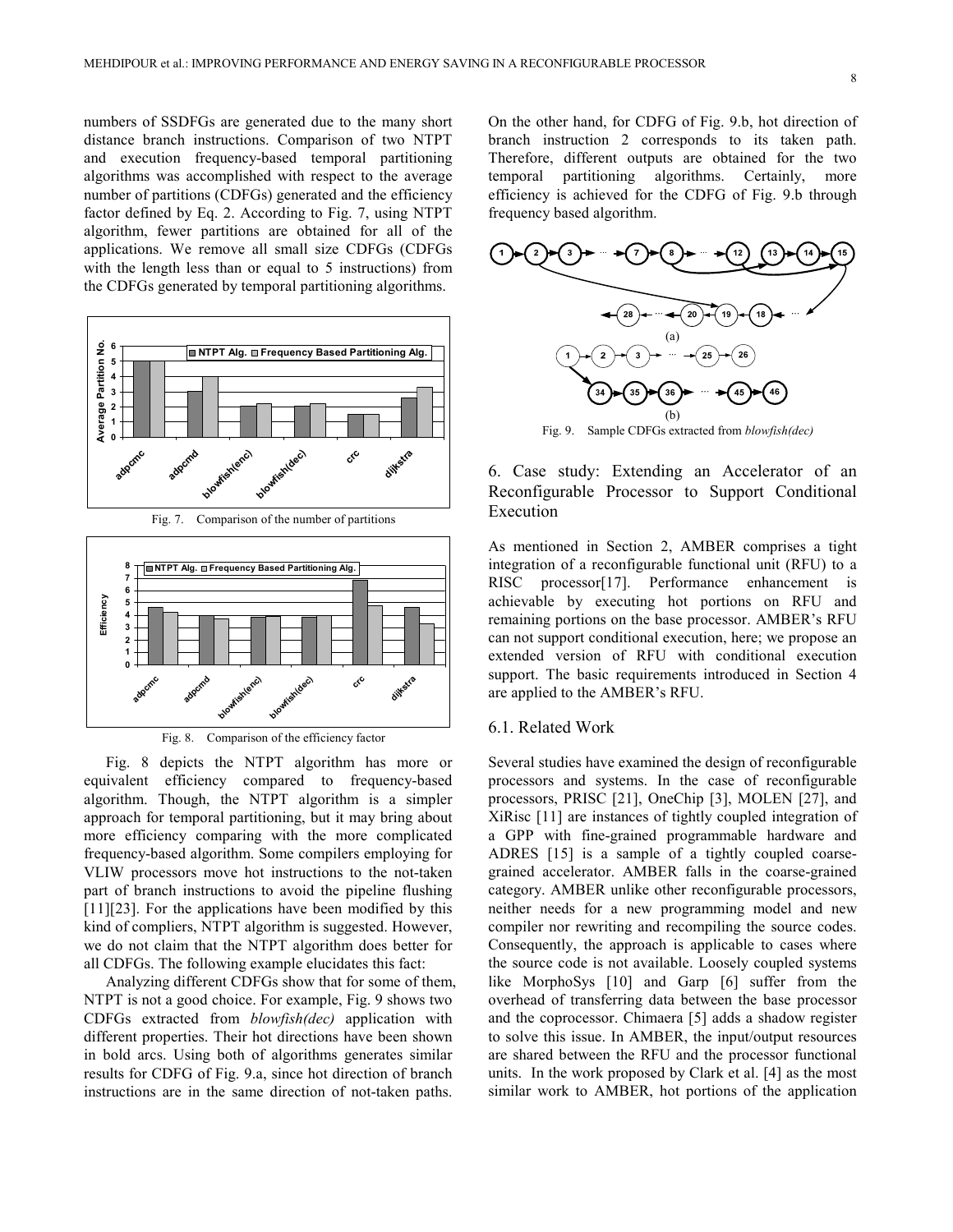are detected (limited to one basic block) using rePLay framework [20] and then executed on a hardware accelerator. rePLay unlike AMBER selects only one direction in branches. When both directions are hot and the branch does not bias in one direction, the hot trace is terminated. In contrast to their design, the control signals or configuration data for AMBER's RFU are generated offline to be more energy efficient. This eliminates the need for more hardware. They also need to extend the branch target address cache (BTAC) to store additional information for replacing the DFG by an invocation of a subgraph function. In our extension, generated CDFGs are non-atomic and can include branches and multiple exit points [18]. CDFGs also can accommodate both directions of a branch if both are hot. This feature can save the penalty cycles due to the misprediction of branches. Finally, unlike their proposed accelerators, AMBER's extended RFU can support conditional execution.

#### 6.2. Extending RFU to Support Conditional Execution

In Section 4, basic requirements were presented for the accelerator architecture featuring conditional execution. Here, we extend AMBER's RFU according to these requirements and construct a conditional RFU (CRFU). First, we propose conditional data selection muxes for controlling selectors of muxes used for FU inputs and outputs of the RFU. Fig. 10 (top portion) shows a RFU (with 5 FUs) without conditional execution facilities. On the other hand, the hardware has been modified as shown in bottom part of Fig. 10 to support conditional data execution. In the proposed architecture, the selector signals of muxes used for choosing data for FU inputs (the Data-Selection-Mux), along with the CRFU output and exit point (not shown in the figure) are controlled by other muxes (the Selector-Mux). The inputs of Selector-Mux (one-bit width) originate from the FUs (which execute branches) of the upper rows and the configuration memory in order to control the selector signals conditionally, as well as unconditionally. The selectors of Selector-Mux are controlled by configuration bits. It should be noted the outputs of FUs are only applied to the Selector-Muxes in the lower-level rows, not in the same or upper rows. A similar structure is used for selecting the valid output data of the CRFU.

For example, suppose a CDFG containing nodes (instructions) (3:subu), (6:beq), (7:subu) and (13:subu) ( Fig. 4) is to be mapped on the CRFU. The first source of instruction 13 (R3) uses the output of instruction 3 when instruction 6 is taken otherwise uses the output of instruction 7. Instructions 3, 7, 6, and 13 are mapped to FU1, FU2, FU3, and FU5, respectively, using the mapping algorithm presented in [13]. In this architecture, the selection bits for input muxes of FU4 and FU5 are controlled by configuration bits. Assuming that outputs of FU1, FU2, FU3, and the immediate value have been assigned to inputs 1, 2, 3, and 0 of the *Data Selection Mux* in the second input of FU5. The selector signals of Selector-Mux i.e. Sell and Sel0 are configured to be driven by Not Branch result from FU3 and Branch result from FU3, respectively, using configuration bits. When FU3 (instruction 6) is taken, Sell is 0 and Sel0 is 1, therefore the output of FU1 (instruction 3) is selected. When FU3 is not-taken Sell is 1 and Sel0 is 0, therefore the output of FU2 (instruction 7) is selected.



Fig. 10. Equipping the RFU to support conditional execution

#### 6.3. Performance and Energy Evaluation

The CRFU was developed and synthesized using Synopsys tools [25] and Hitachi 0.18 $\mu$ m. Its area is 2.1 mm<sup>2</sup> (gate count of CRFU is 68,407 and 231,236 gates for the base processor). Each CDFG totally needs 615 bits (~80bytes) for its configuration on the CRFU. Profiling data was provided by executing applications on the Simplescalar [22] as ISS. Integrated Framework introduced in [13] was modified to use NTPT temporal partitioning algorithm to generate mappable CDFGs for executing on the modified AMBER's RFU (CRFU). Total elapsed time by the modified Integrated Framework for processing 487 CDFGs from 22 applications on a host machine (Intel Core 2 Duo 6600, 2400MHz, 2GB RAM) was less than 7sec. The CRFU has variable delay for CDFG execution. This idea has been proposed in [17]. The delay of CRFU for CDFGs with various depths (critical path lengths) from 1 to 5 (maximum supportable depth) are  $2.2ns$ ,  $4.2ns$ ,  $6.1ns$ , 7.9ns and 9.8ns, respectively. The required number of

clock cycles for executing each CDFG is determined according to the depth of CDFG and base processor clock frequency. Therefore, according to the clock frequency of the AMBER's base processor which is 300MHz (according to Table 1) the number of clock cycled required for executing CDFGs with depths 1 to 5 are 1, 2, 2, 3, 3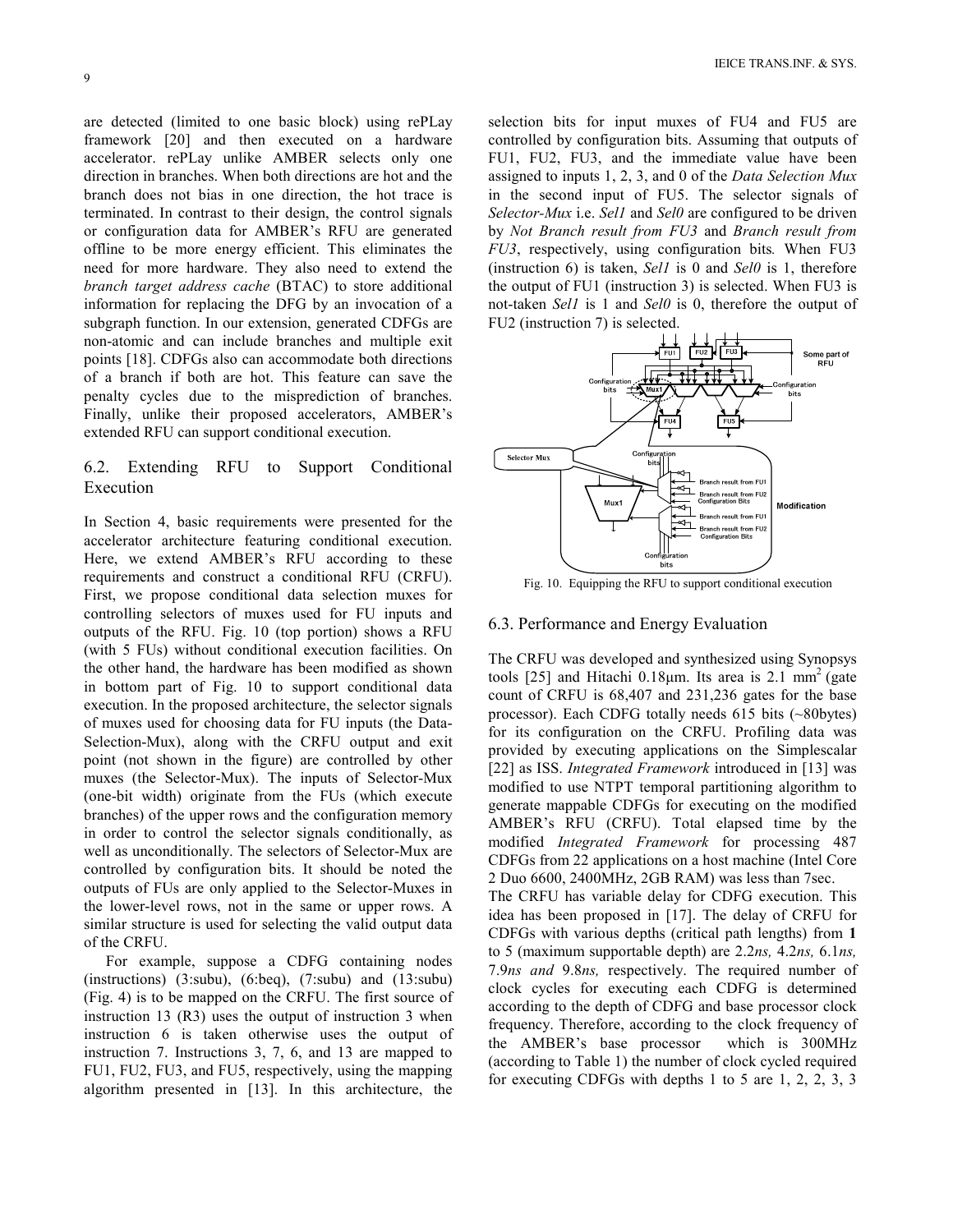clock cycles, respectively. Configuration of the AMBER's base processor is as Table 1.

| Table. 1. Base processor configuration |                                |  |  |  |  |
|----------------------------------------|--------------------------------|--|--|--|--|
| Issue                                  | 4-wav                          |  |  |  |  |
| Clock frequency                        | 300MHz                         |  |  |  |  |
| $LI$ - I cache                         | $32K$ , 2 way, 1 cycle latency |  |  |  |  |
| $\overline{L1}$ - D cache              | 32K, 4 way, 1 cycle latency    |  |  |  |  |
| Unified L2                             | 1M, 6 cycle latency            |  |  |  |  |
| Execution units                        | 4 integer, 4 floating point    |  |  |  |  |
| RUU size & Fetch queue size            |                                |  |  |  |  |
| Branch predictor                       | Bimodal                        |  |  |  |  |
| Branch prediction table size           | 2048                           |  |  |  |  |
| Extra branch misprediction             |                                |  |  |  |  |
| latency                                |                                |  |  |  |  |

We evaluated the effectiveness of CDFGs versus DFGs in the aspects of speedup and total energy reduction. The average number of instructions included in DFGs is 5.43 instructions and for CDFGs is 8.32 instructions. Therefore, extending DFG and covering control instructions results in larger data flow graphs for acceleration, hence promising more speedup. Fig. 11 shows the speedups obtained based on CDFG and DFG compared to the base processor for some applications. According to Fig. 11, using CDFG achieves remarkable speedup compared to DFGs as expected. The reason for the high speedup obtained by adpcm is that it has a main loop with 56 instructions, including 12 branches. For 7 of these branches, both taken and not-taken instructions are hot, so that 27% of branches are mispredicted. Therefore, a big part of executed clock cycles belongs to penalty of the mispredicted branches (18%). For those branches with both directions being hot, the CDFGs include both directions, and hence, the CRFU architecture eliminates cycles of mispredicted branches. Also, since CDFGs are longer than DFGs, more ILP can be exploited.

Other comparison was done based on the effect of employing CDFG versus DFG in total energy reduction. In our measurement, the configuration memory is assumed to keep up to 100 CDFG configurations. Therefore, the size of the configuration memory is 80x100 bytes SRAM with a 640-bit width data bus and in one clock cycle the configuration can be loaded to the CRFU.

Verilog-XL from Cadence, Power Compiler from Synopsys and 0.18µm technology cell library from Hitachi were exploited to measure the power of CRFU. The power consumption of the CRFU for 100,000 different test vectors is 246.335mW. The configuration memory was modeled using CACTI [26] in 0.18µm. The area is  $0.77$ mm<sup>2</sup> and the energy for each access is  $0.198$ nJ. Also, Wattch [2] which is based on Simplescalar [22] was used for energy estimation of the base processor. The Wattch was targeted for 0.18µm as well. Fig. 12 shows the total energy reduction for the AMBER using CDFG compared to the DFG for the clock frequency of 300MHz. This

figure concludes that using CDFG brings about noticeable reduction in total energy compared to DFG.



Fig. 11. Speedup comparison of DFG vs. CDFG



Fig. 12. Comparison of energy reduction using CDFG vs. DFG

Finally, we compared our proposed architecture with two most similar architectures which employ the tightly coupled reconfigurable accelerators augmented to a RISC processor inside a reconfigurable processor. Table 2 summarizes this comparison. Although, our architecture uses 0.18µm technology and variable delay accelerator and on the other side they used 0.13µm technology with one clock cycle delay accelerator, higher speedup in average has been attained by ours. Moreover, in our architecture, total power dissipation is reduced by 43.5% in average whereas, no measurement is available for others.

#### 7. Conclusion

In an effective method to enhance performance of an embedded system, data flow graphs extracted from frequently executed portions of an application are mapped and executed on an accelerator. With respect to the result of a branch in instruction sequences, one of its taken or not-taken paths should be executed. In this paper, we highlighted the main motivations for handling branch instruction in DFGs and extending DFGs to CDFGs. In addition, basic requirements for developing an accelerator with conditional execution support were pointed out.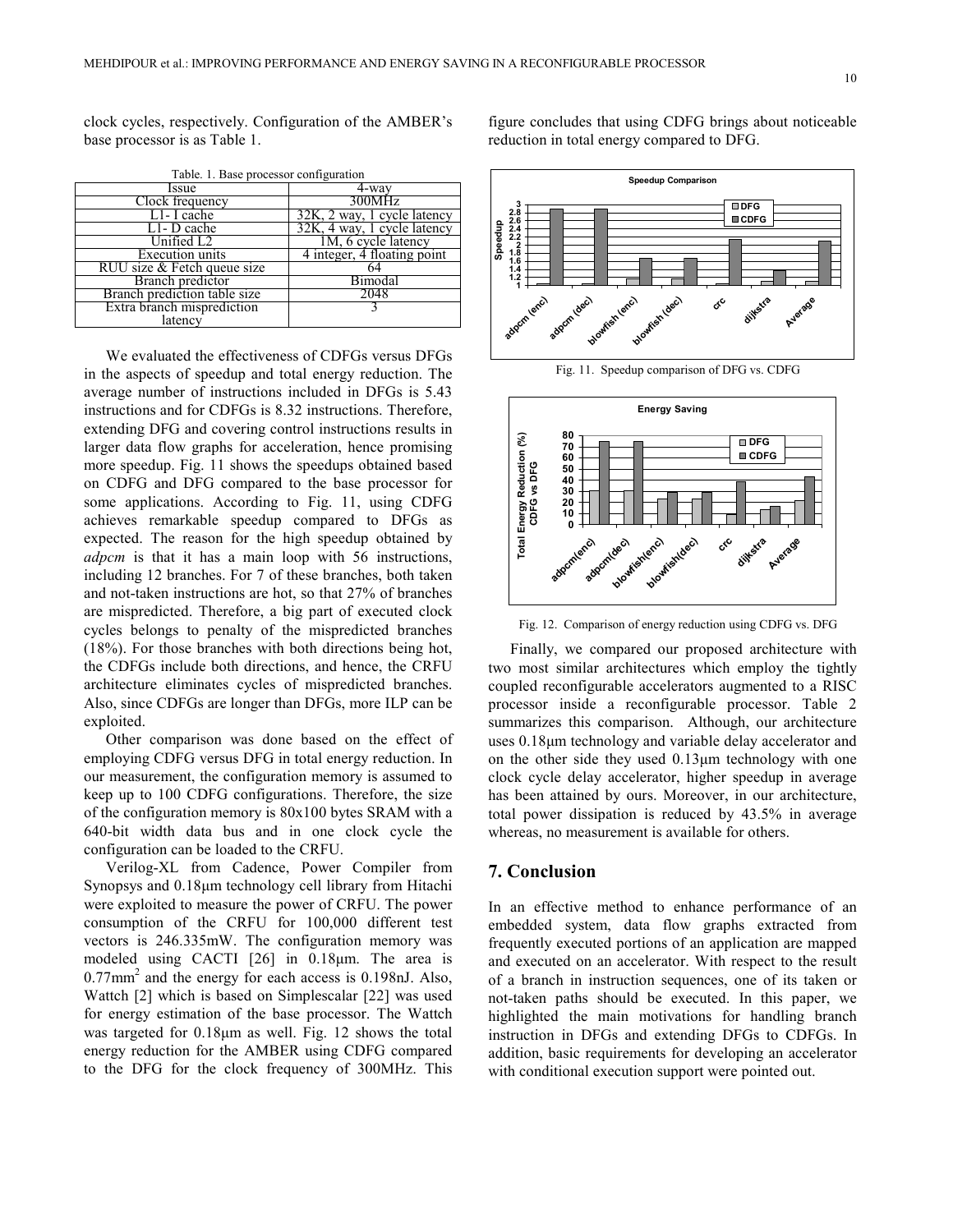| Approach             | <b>Base</b><br><b>Processor</b>   | Accelerator<br>Coupling to<br><b>Processor</b> | Technology<br>Size $(\mu m)$ | Accelerator<br><b>Granularity</b> | Accelerator<br>Delay (# of clock<br>cycles) | Average<br><b>Speedup</b> | Energy<br>Reduction<br>$(\%)$ |
|----------------------|-----------------------------------|------------------------------------------------|------------------------------|-----------------------------------|---------------------------------------------|---------------------------|-------------------------------|
| Yehia et al.<br>[28] | ARM<br>l-issue,<br>250MHz         | Tight                                          | 0.13                         | Fine (LUT-<br>based)              |                                             | 1.47                      | N/A                           |
| Clark et al.<br>[4]  | ARM<br>4-issue,<br>250MHz         | Tight                                          | 0.13                         | Coarse (FU-<br>based)             |                                             | 1.28                      | N/A                           |
| Ours                 | <b>MIPS</b><br>4-issue.<br>300MHz | Tight                                          | 0.18                         | Coarse (FU-<br>based)             | Variable                                    | 2.1                       | 43.5                          |

Table 2: Comparison of two similar approaches with ours

Also, two algorithms for CDFG temporal partitioning and generating mappable CDFGs were proposed. Mappable CDFGs satisfy the accelerator hardware constraints and can be executed on accelerator. NTPT is a temporal partitioning algorithm which tries to traverse nottaken path of the branch instructions and partitions the input CDFG. On the contrary, frequency-based temporal partitioning algorithm considers the taken and not-taken frequencies to partition input CDFG. In this approach, both taken and not-taken paths associated to a branch can be added to a partition simultaneously. Comparison of these algorithms shows that though NTPT is a simple partitioning algorithm but it generates small number of CDFGs which bring about a comparable and even higher speedup. To show the effectiveness of supporting conditional execution in hardware, we applied our proposals to the accelerator of an extensible processor called AMBER. RFU was a matrix of functional units which was extended (CRFU) to support the conditional execution. We used an integrated framework based on NTPT algorithm to generate mappable CDFGs on CRFU. These CDFGs are executed on CRFU to accelerate the application execution. Experimental results show the noticeable effectiveness of covering branch instructions and using CDFGs versus DFGs. Also, total energy degrades by 43%. In addition, the designated architecture obtains higher speedup in comparison with two similar reconfigurable processors.

#### Acknowledgment

This research was supported in part by Core Research for Evolutional Science and Technology (CREST) of Japan Science and Technology Corporation (JST) and Grant-in-Aid for Encouragement of Young Scientists (A), 17680005.

#### References

[1] Auguin, M. Bianco, L. Capella, L. Gresset, E. Partitioning conditional data flow graphs for embedded system design, Proc. of ASAP 2000 (2000) 339-348

- [2] Brooks D. Wattch: a framework for architectural-level power analysis and optimizations, In Proc. ISCA (2000)
- [3] Carrillo, J. E. Chow, P. The effect of reconfigurable units in superscalar processors, Proc. of the ACM/SIGDA FPGA (2001) 141-150.
- [4] Clark, N. Kudlur, M. Park, H. Mahlke S. Flautner, K. Application-specific processing on a general-purpose core via transparent instruction set customization. In Proc. of the 37th Annual International Symp. on Microarchitecture (2004) 30-40.
- [5] Hauck, S. Fry, T. Hosler, M. Kao, J. The Chimaera reconfigurable functional unit, IEEE Symp. on FPGAs for Custom Computing Machines (1997) 206-217.
- [6] Hauser, J.R. Wawrzynek, J. GARP: A MIPS processor with a reconfigurable coprocessor, IEEE Symp. On FPGAs for Custom Computing Machines (1997) 12-21.
- [7] Karthikeya, M. Gajjala, P. Bhatia, D. Temporal partitioning and scheduling data flow graphs for reconfigurable computers, IEEE Transactions on Computers, 48 (6) (1999) 579-590.
- [8] Kastner, R. Kaplan, A. Sarrafzadeh, M. Synthesis techniques and optimizations for reconfigurable systems, Kluwer-Academic Publishers (2004).
- [9] Lee, J.E. Kim, Y. Jung, J. Choi, K. Reconfigurable ALU array architecture with conditional execution, International SoC Design Conference (2004) 222-226.
- [10] Lee, M.H. Singh, H. Lu, G. Bagherzadeh, N. Kurdahi, F.J Design and implementation of the MorphoSys reconfigurable computing processor, Journal of VLSI and Signal Processing-Systems for Signal, Image and Video Technology (2000).
- [11] Lodi, A. Toma, M. Campi, F. Cappelli, A. Canegallo, R. Guerrieri, R. A VLIW processor with reconfigurable instruction set for embedded applications, IEEE Journal of Solid-State Circuits, Vol. 38, No. 11 (2003) 1876–1886.
- [12] Mahlke, S. A. Hank, R. E. McCormick. J.E. August. D. A comparison of full and partial predicated execution support for ILP processors. In Proc. ISCA (1995) 138-150.
- [13] Mehdipour, F. Noori, H. Saheb Zamani, M. Murakami, K. Sedighi, K. Inoue, K. Custom instruction generation using temporal partitioning techniques for a reconfigurable functional unit, Proc. of EUC'06 (2006).
- [14] Mehdipour, F. Saheb Zamani, M. Sedighi, M. An integrated temporal partitioning and physical design